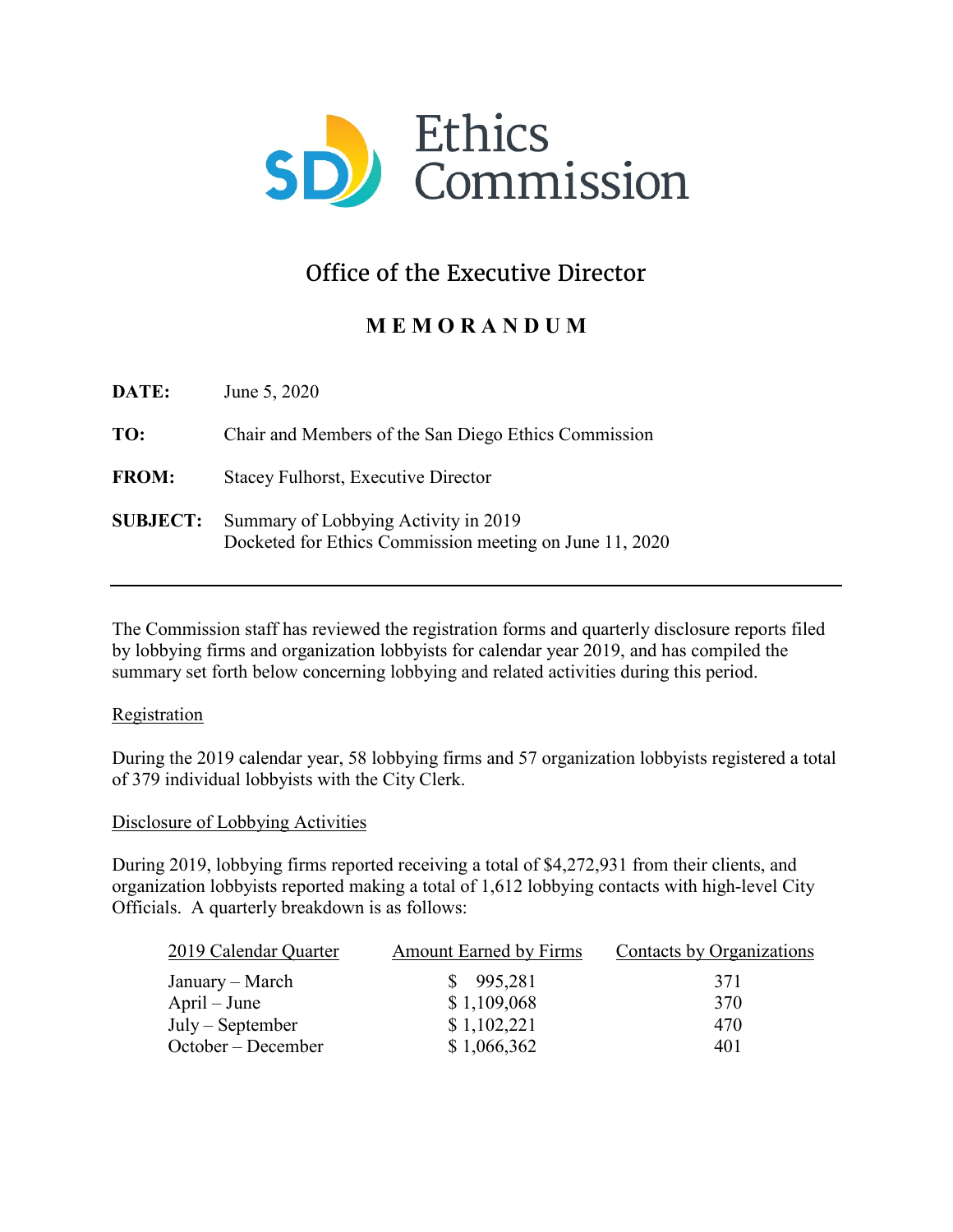Chair and Members of the San Diego Ethics Commission Docketed for June 11, 2020 Page 2

### Disclosure of Campaign-Related Activities

The quarterly disclosure reports filed during 2019 indicate that lobbyist-related campaign contributions to City candidates and committees primarily formed to support/oppose City candidates totaled \$268,835, and that lobbying firms and organization lobbyists disclosed \$924,273 in fundraising activities for City candidates and committees formed to support/oppose City candidates. A breakdown of lobbyist campaign activity by quarter is as follows:

| 2019 Calendar Quarter | Campaign Contributions | <b>Fundraising Activities</b> |
|-----------------------|------------------------|-------------------------------|
| January – March       | \$49,608               | \$344,712                     |
| $April - June$        | \$103,858              | \$338,423                     |
| $July-September$      | \$40,529               | 91,032                        |
| October – December    | 74,840                 | 150,106                       |

It should be noted that the definition of "fundraising" is limited to: (1) funds personally delivered to a City candidate; and (2) contributions a lobbyist has taken some credit for raising with the candidate or the candidate's controlled committee.

For comparison purposes, please see the attached charts delineating the information disclosed by lobbying entities each year since 2010.

[REDACTED]

Stacey Fulhorst Executive Director

Attachments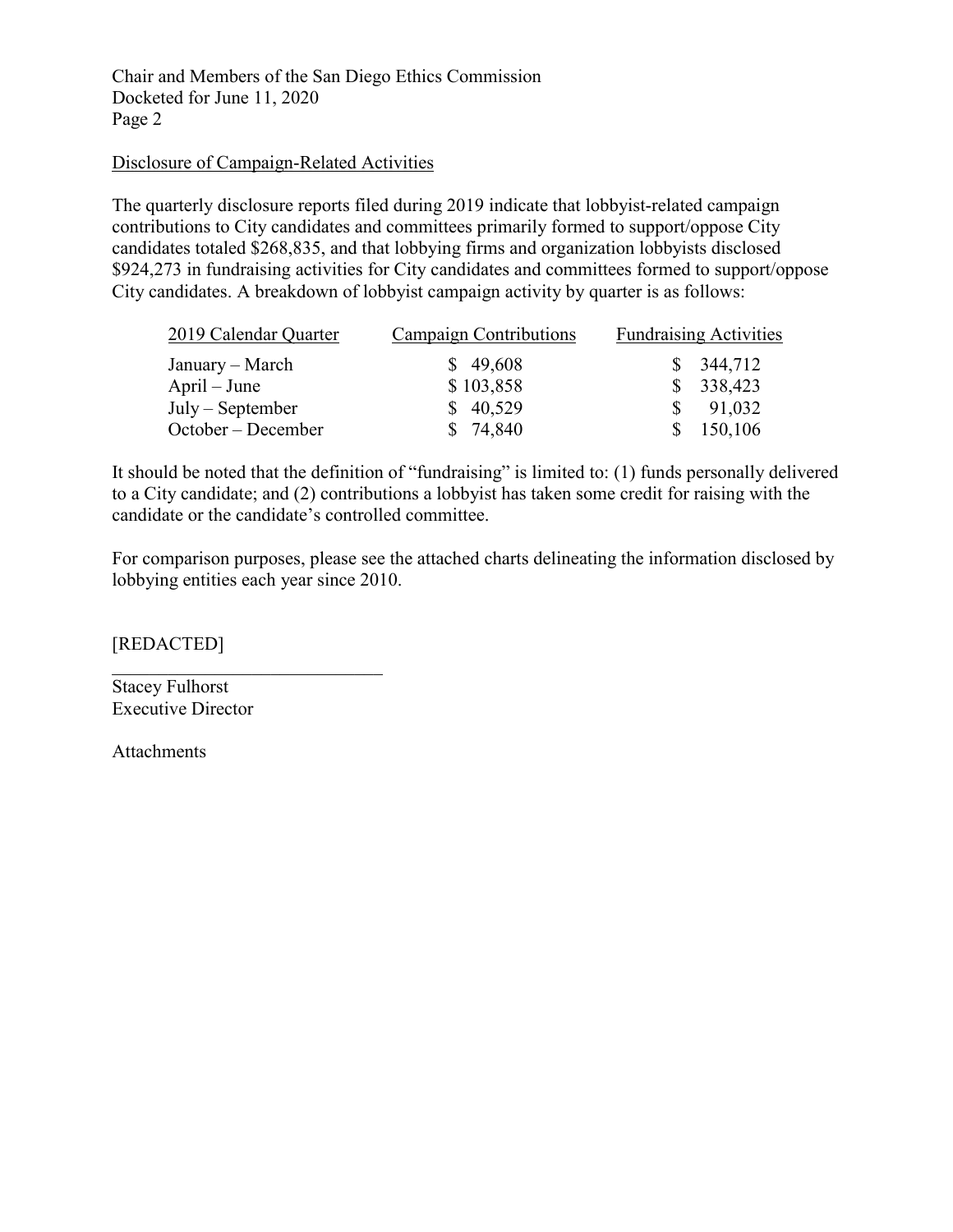